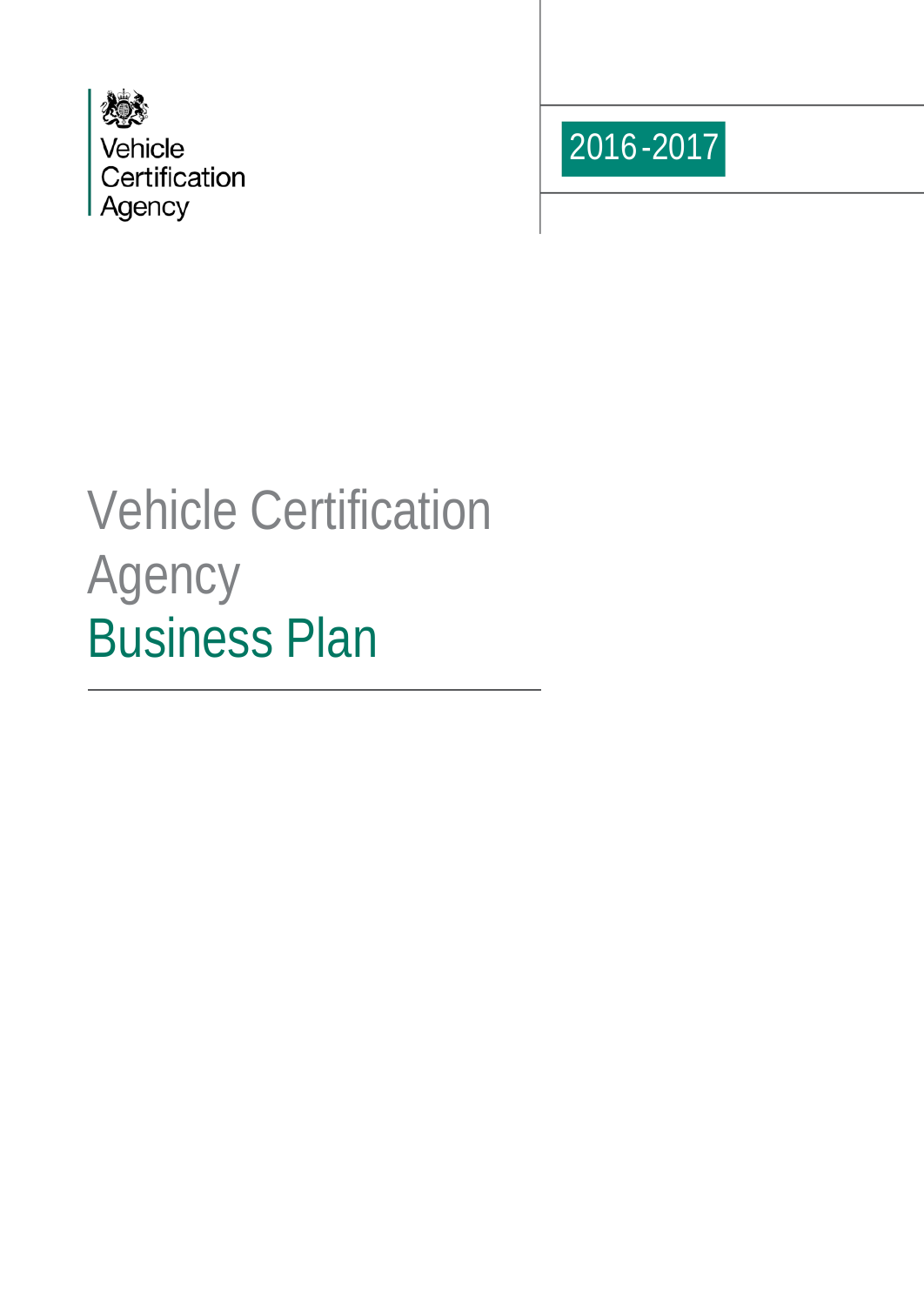The Department for Transport has actively considered the needs of blind and partially sighted people in accessing this document. The text will be made available in full on the Department's website. The text may be freely downloaded and translated by individuals or organisations for conversion into other accessible formats. If you have other needs in this regard please contact the Department.

Vehicle Certification Agency Eastgate Road Bristol BS5 6XX Telephone 300 330 5797 Website **www.gov.uk/vca** email enquiries **www.gov.uk/contact-the-vca**

#### © Crown copyright 2016

Copyright in the typographical arrangement rests with the Crown.

You may re-use this information (not including logos or third-party material) free of charge in any format or medium, under the terms of the Open Government Licence. To view this licence, visit **[www.nationalarchives.gov.uk/doc/opengovernment-licence/](http://www.nationalarchives.gov.uk/doc/opengovernment-licence/or)**or write to the Information Policy Team, The National Archives, Kew, London TW9 4DU, or e-mail: **[psi@nationalarchives.gsi.gov.uk](mailto:psi@nationalarchives.gsi.gov.uk)**

Where we have identified any third-party copyright information you will need to obtain permission from the copyright holders concerned.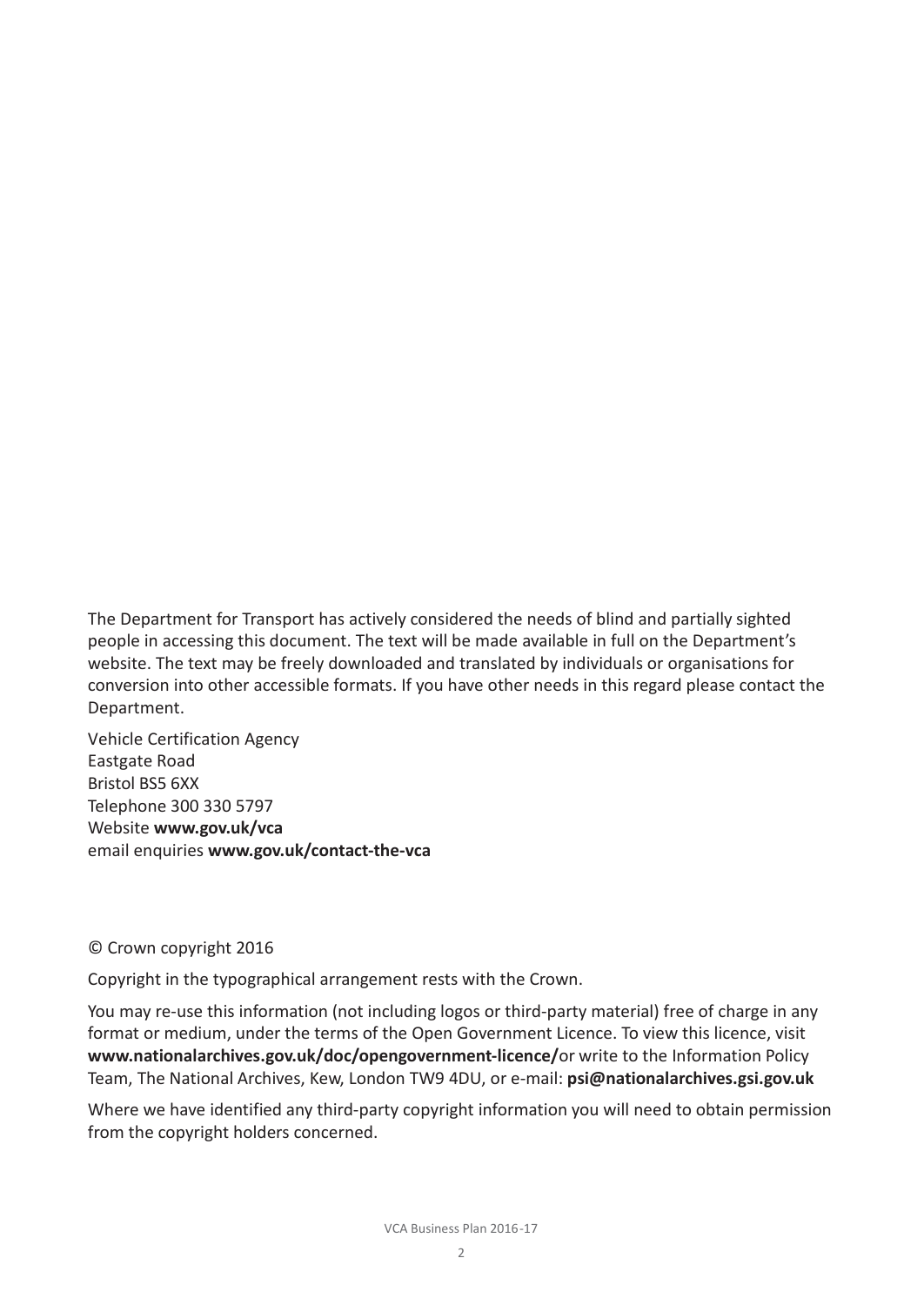# **CONTENTS**

| Annexes |  |
|---------|--|
|         |  |
|         |  |
|         |  |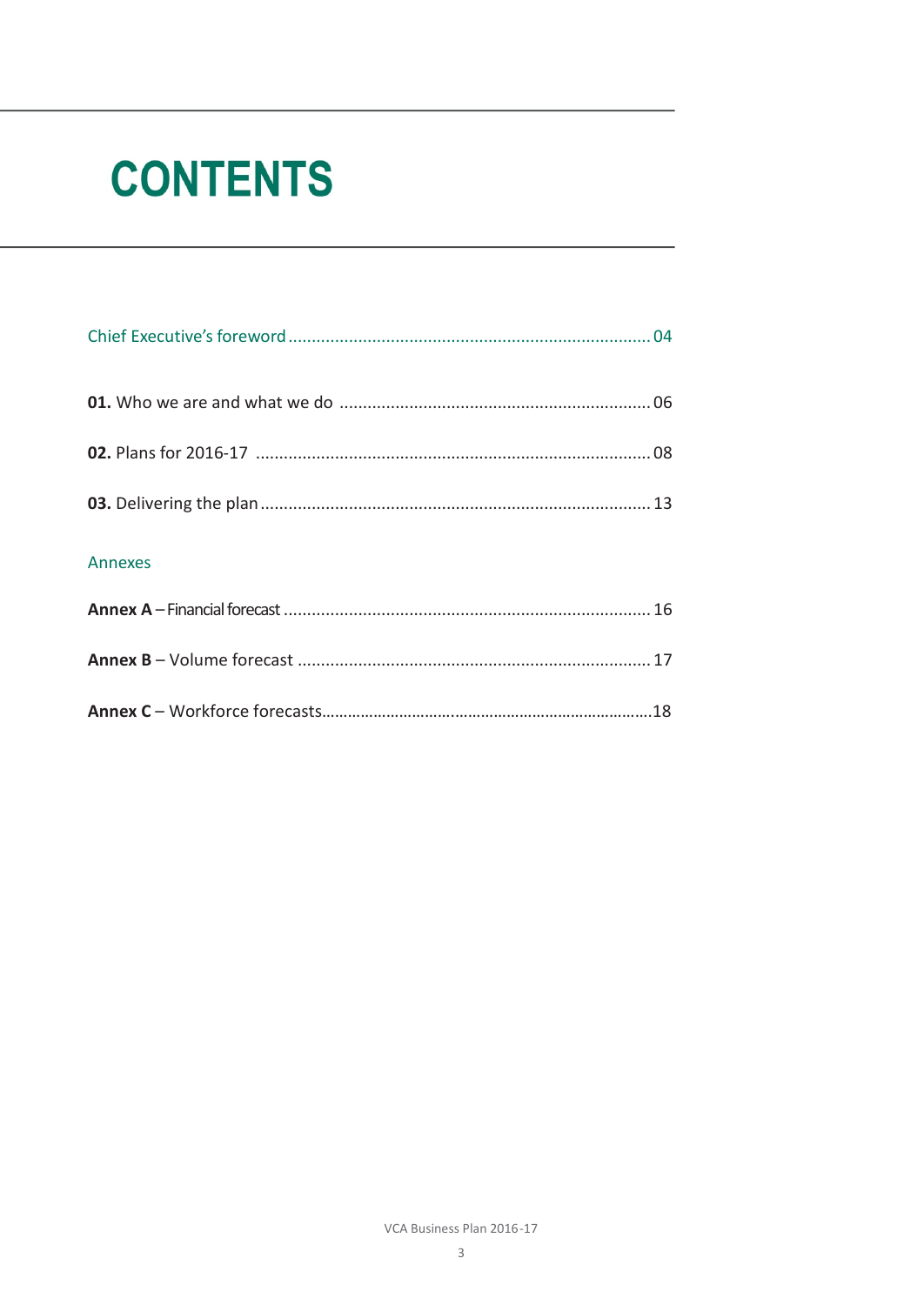## **CHIEF EXECUTIVE'S FOREWORD**

Welcome to the Vehicle Certification Agency (VCA) Business Plan for 2016-17. It sets out our aims and commitments for the coming year. It will build on continued strength of performance, ensuring that VCA meets a wide range of performance targets. Our core aim is to improve vehicle safety and environmental protection by providing vehicle and component testing, certification, information and other related services.

During September 2015, revelations that the VW Group had employed 'defeat devices' in some of their vehicles to beat exhaust emissions tests had a significant impact on authorities across the globe and VCA was no exception. Like other Governments, the UK moved quickly to understand the extent of the issue and VCA has played a significant role in supporting this response. Doing so has involved a considerable re-deployment of resources to give this work the priority it deserves and this will continue for as long as is necessary. The actions of the Government will continue to be guided by the over-riding principle of reassuring consumers.

In the autumn of 2015 a Motoring Services Strategy consultation exercise was launched and this asked a number of questions about the services delivered by VCA and the way in which we deliver them. A key part of the coming year will be to respond to the outcomes from the exercise in whatever form they might take.

In the meantime we will continue to build on our core services of vehicle type approval, management systems certification and certification of packaging used in the transport of dangerous goods.

VCA revenues have grown throughout 2015-16, especially in our UK and Southern Europe and Turkey operations, to the extent that we have been able to largely offset the reduction in the work for Government lost in 2014-15, and we are forecasting further growth in this next financial year as the respective operations in India and Brazil mature.

Meeting the needs of a globally dispersed industry presents challenges and over time VCA has adapted to these; we will continue to do so. As part of this challenge we will review and evolve our digital platform, to ensure that as much as possible it supports efficient working practices and contributes to the quality ethos that underpins everything we do. This quality ethos will be further underpinned by our plan to achieve ISO 17025 and 17020 accreditation during the 16/17 financial year.

In addition, and like many organisations across Government, we will be responding to the challenges of the spending review, ensuring that we build on existing efficiencies to deliver more with less.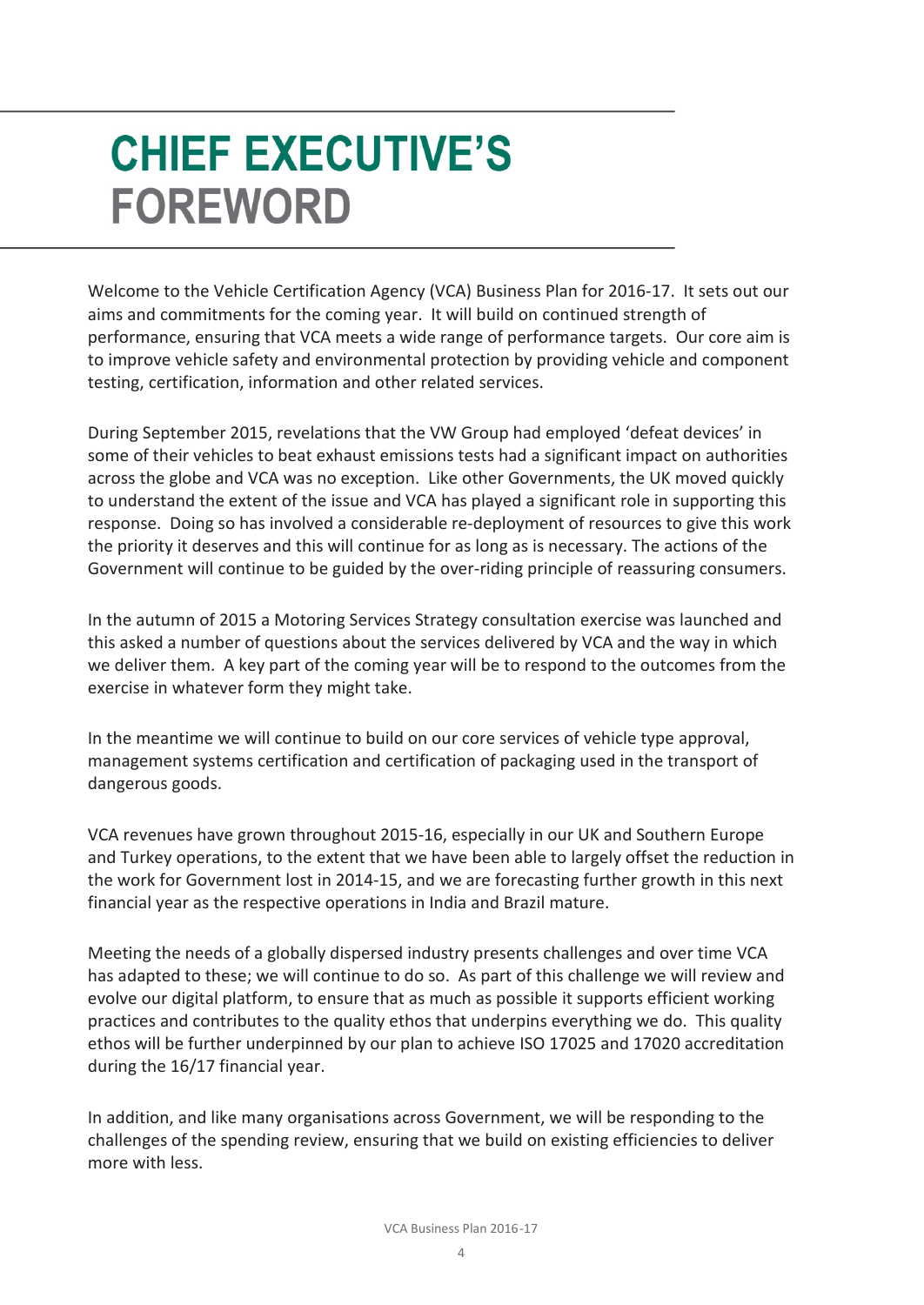This will be a challenging year but I am confident that we will continue to show VCA as an organisation that is performing to the highest standards in the delivery of our core functions.

PAUL HIGGS Interim CEO, VCA

VCA Business Plan 2016-17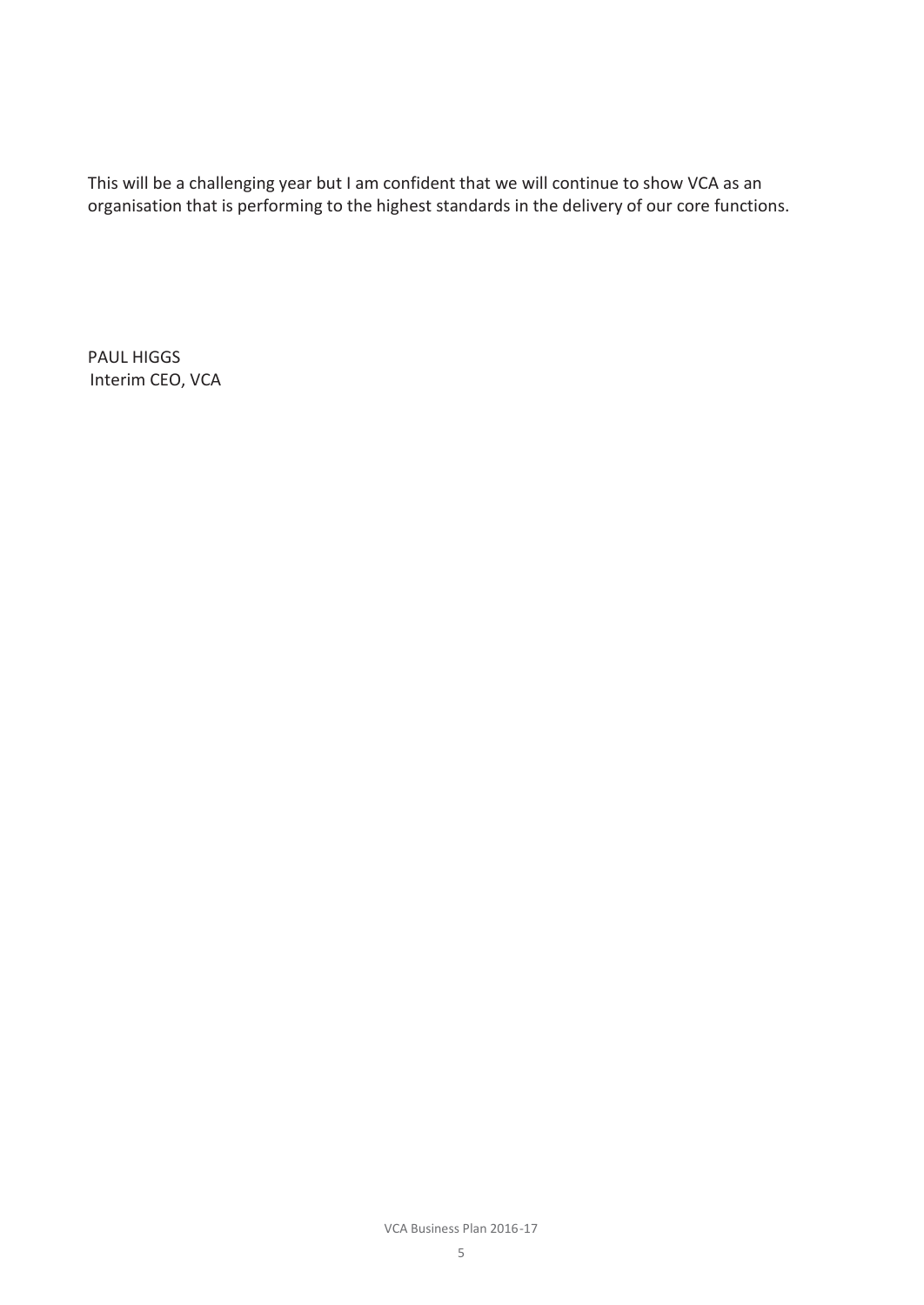### **WHO WE ARE AND WHAT WE DO**

### **Vehicle Certification Agency**

**1.1** The Vehicle Certification Agency (VCA) is an Executive Agency of the Department for Transport (DfT), part of the Road, Traffic and Local Directorate, through which VCA receives its corporate sponsorship. VCA performs a number of core activities:

### **Vehicle Type Approval**

**1.2** As the UK Type Approval Authority for new on and off-road vehicles, systems and components, VCA is responsible for approving that these have been designed and constructed to meet internationally agreed standards of safety, security and environmental protection.

VCA takes its policy lead from DfT, through the International Vehicle Standards Division (IVS), part of the Energy, Technology and International, Directorate. Some environmental policy lead comes from the Office for Low Emissions Vehicles (OLEV). VCA Chairs the DfT Vehicle Technology Forum, working with policy colleagues, other DfT agencies and the Chief Scientific Advisors Unit. This group shares knowledge, understanding and experience of emerging technologies with a view to developing a common understanding and approach.

### **Conformity of Production (CoP)**

- **1.3** This is an integral and essential part of the type approval process and approval cannot be issued without adequate CoP procedures being in place. CoP provides confidence to industry, government and consumers that a given product is manufactured in accordance with the approved specification.
- **1.4** The process involves the evaluation of manufacturing processes to ensure that each product is manufactured in accordance with the approved specification. Ongoing conformity is assessed throughout the manufacturing life of a product. This will involve site visits and reviewing records. Where evidence of non-compliance is discovered, this will be rigorously investigated and the appropriate steps taken to return the manufacturing process to conformity.

### **Management Systems Certification**

**1.5** Having effective management systems is an important part of the vehicle, system and component production process. Because of this, VCA is a Management Systems Certification (MSC) body and this activity is complementary to our Type Approval function. Specialising in the automotive sector, we have been able to utilise our significant expertise in the engineering, manufacturing and production fields. VCA is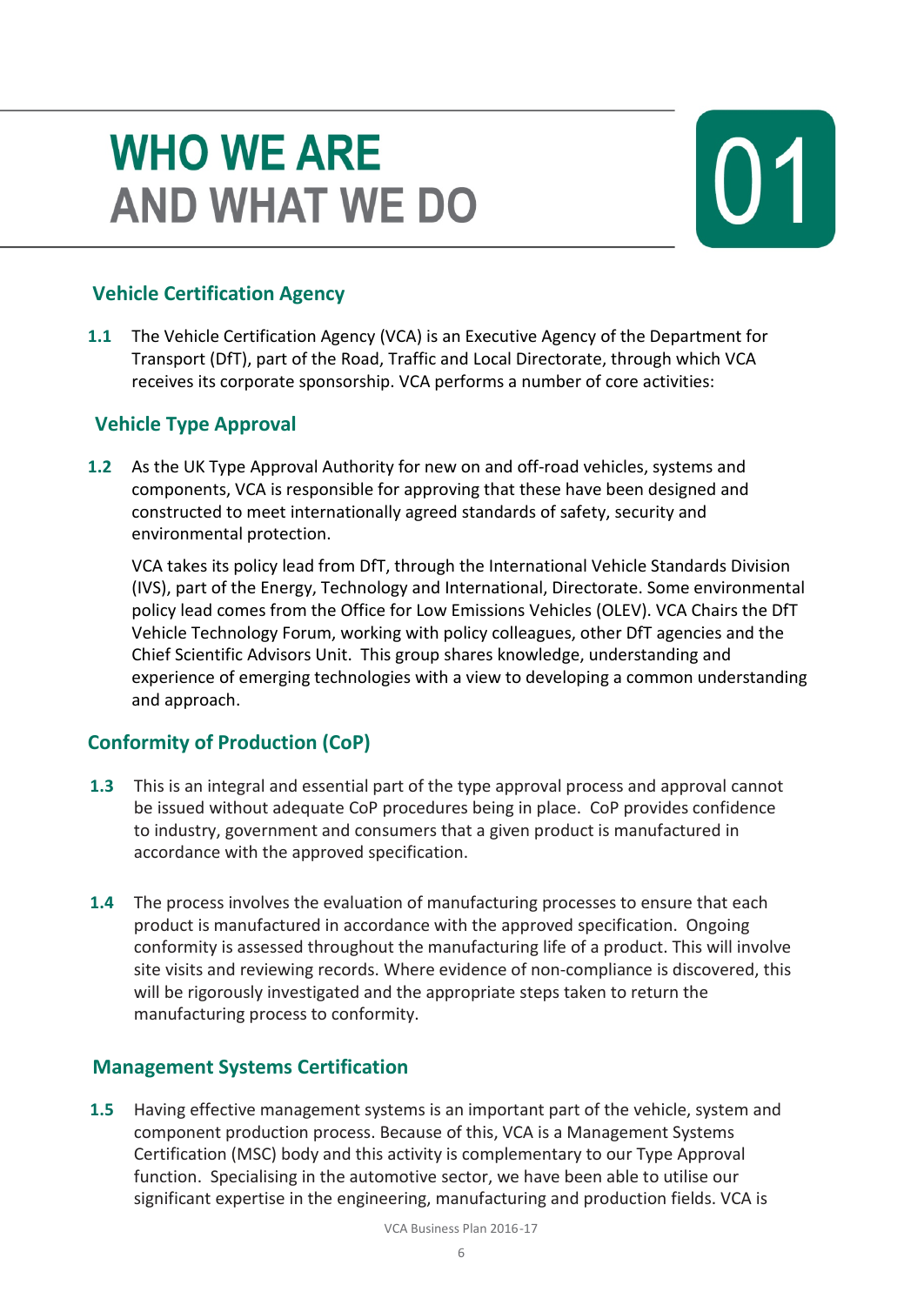unique in terms of being a combined Type Approval Authority, Technical Service, and Management Systems Certification body.

#### **Certification of Dangerous Goods Packaging**

**1.6** VCA administers the operation of a scheme for the approval and packaging for the carriage of dangerous goods in the UK. Each mode of transport has its own set of International Regulations, but all use packaging as defined in the United Nations (UN) recommendations for the transport of dangerous goods. The requirements for approved packaging are put into effect by separate Statutory Instruments.

### **Civil Traffic Enforcement**

**1.7** Building on core experience, VCA provides a certification service to local authorities who wish to operate bus lane and parking enforcement camera systems. This involves the evaluation of Technical Construction Files (TCFs) to assess compliance with the relevant requirements, with the ultimate aim of ensuring the integrity of evidence gathered using such systems. This service has recently been extended to cover authorities in Wales and the Highway Agency's Thames Link Crossing at Dartford.

#### **Data Provision**

**1.8** VCA collects and publishes CO<sub>2</sub> emissions data for new cars, underpinning the Vehicle Excise Duty and Company Car Tax schemes. Accessed through GOV.UK, the data tools continue to be popular with consumers, with around 2.4 million users over the last year alone. This supports Government's strategic drive towards reducing CO<sub>2</sub> emissions by helping consumers to make low carbon choices.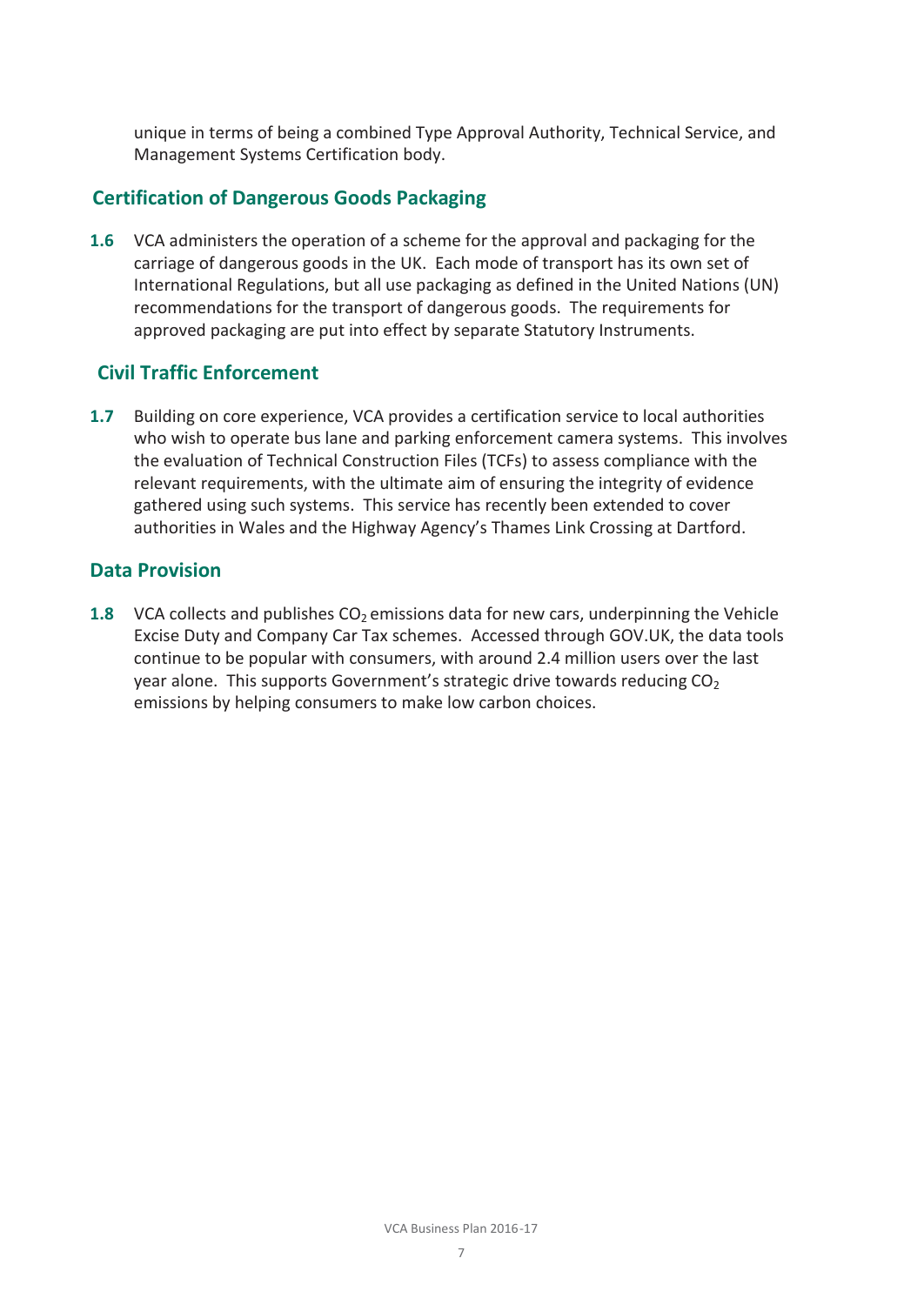### **PLANS FOR** 2016-17



Recent years have seen ambitious delivery plans and 2016-17 will continue in the same vein and in pursuit of the challenges to deliver high quality services to industry, providing confidence to consumers and value for money to the taxpayer.

The table at 2.4 highlights the main objectives that VCA has agreed with the Department for Transport for 2016-17. The following sections explain in more detail the specific actions we will take to deliver against those objectives.

### **Changing our Agency**

#### **2.1 Continue to take forward the Government Digital Strategy**

Detailed plans are outlined later in this document but in essence, our schedule for 2016-17 includes two key objectives. The first is to move to a Cloud-based hosting for applications and services. The second is to conduct an end-to-end review of the vehicle type approval process to establish if there is further potential to enhance the service with digital tools and services. This review will inform future strategy.

#### **2.1.1 Transition to the cross-Government identity**

During the 2016-17 financial year, VCA will move to the cross-Government identity instead of the current logo. This will be a significant undertaking, considering that VCA certificates and test reports are used to market products all over the world.

### **Our services**

#### **2.2 Continue to grow core product lines to meet cost recovery objective**

The automotive industry has seen significant growth over recent years, turning over some £69.5 million in 2014 in the UK alone. VCA has a key part to play in supporting industry in the UK and overseas to get through the approval process, which in turn provides confidence to the consumer. Ultimately growth will enable us to continue to meet our full cost recovery objective.

#### **Product Certification**

VCA continues to see growth in demand for core certification services. This growth is expected to come from UK and Southern European markets as well as the maturing operations in India and Brazil. Growth in Brazil particularly will be driven by the recent appointment of VCA as a Technical Service to the environmental public body, IBAMA. This move will mean that VCA will be able to provide certification to local standards. Markets such as China have experienced economic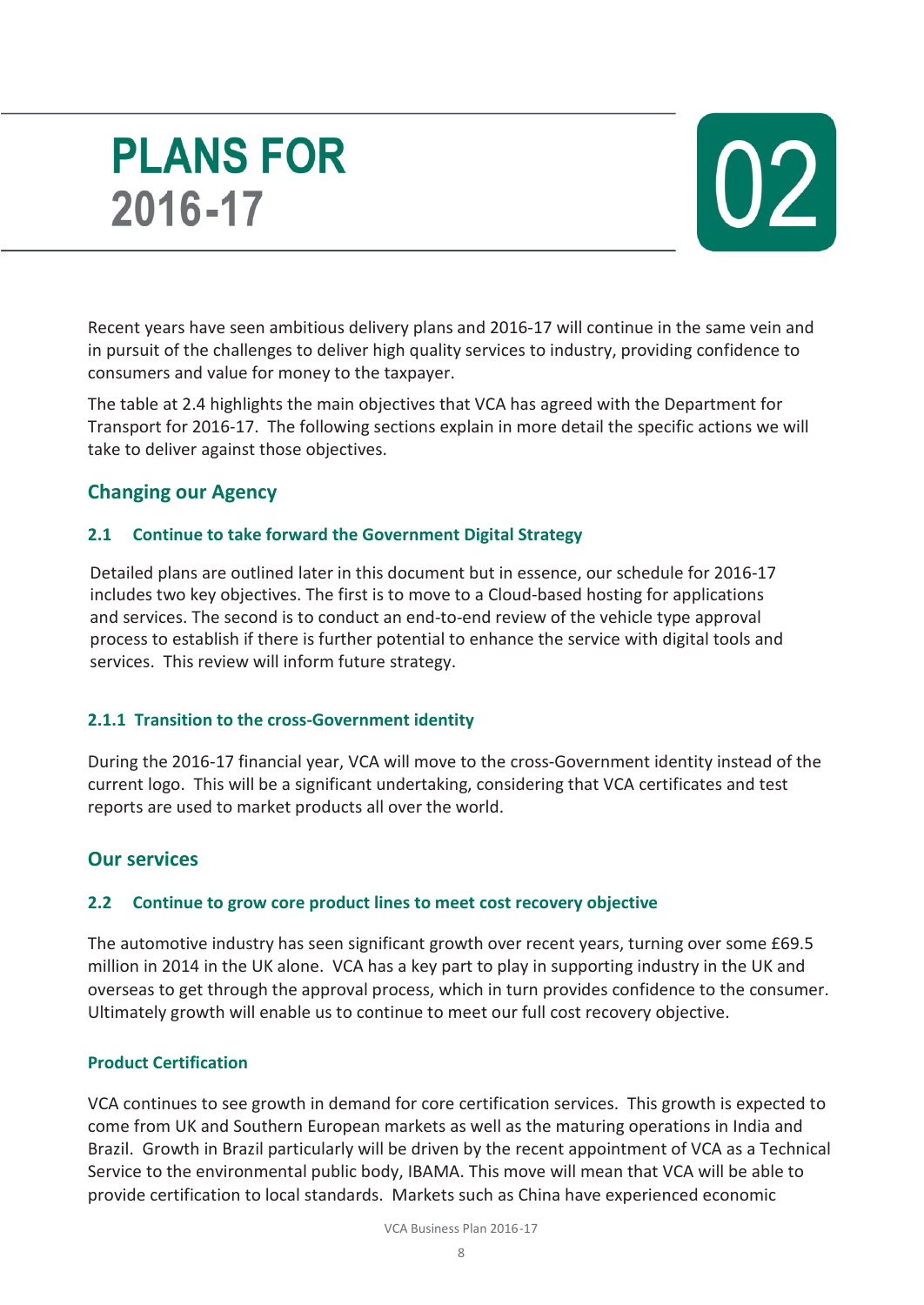difficulties resulting in a slowing of projected approval growth, however, the China operation continues to be a valuable component of our overall service offering.

#### **Management Systems Certification**

We continue to grow our activities in this area despite the fact that the market is a very competitive one. Specialising in the automotive sector allows us to bring our significant experience of the sector to the table and customers value this insight. The function is very much complementary to the type approval process, which has the concept of conformity of production (CoP) at its heart. CoP is the process of ensuring that procedures are in place to ensure that products are ultimately manufactured in compliance with an approval. Gaining formal management systems certification can support this process.

#### **Quality**

VCA currently works to the principles of ISO 17020 (requirements for the competence of bodies performing inspections) and ISO 17025 (requirements for the competence to carry out tests and/or calibrations). In 2016-17 we will seek to gain formal accreditation against the requirements of ISO 17025 for a limited scope in our Midlands Centre facility. Following on from the successful accreditation to ISO 17025, VCA will look to gain accreditation to ISO 17020 initially in the UK and then extend to global offices.

### **Finance and Efficiency**

#### **2.3 Finance**

We have targeted to make a modest surplus of £100k and we are confident that growth, coupled with prudent efficiencies will deliver this. A surplus in this order would be an excellent result, bearing in mind the loss of significant Government work at the start of the 2015-16 financial year. We had forecast to breakeven in 2016-17 as a result of this, so being able to return a surplus would be a significant achievement.

#### **2.3.1 Efficiencies**

Like other organisations across Government, VCA has responded to the challenges of the 2015 spending review. As a result of this, VCA has committed to efficiency savings of at least £420k in the 2016-17 financial year. The efficiency savings will comprise of increased revenue for services provided and a continued focus on ensuring the efficiency of staff, building on the success delivered in previous years.

We will also look to consolidate our ICT contracts to deliver better value for money through the various Crown Commercial Services frameworks as and when existing contracts expire.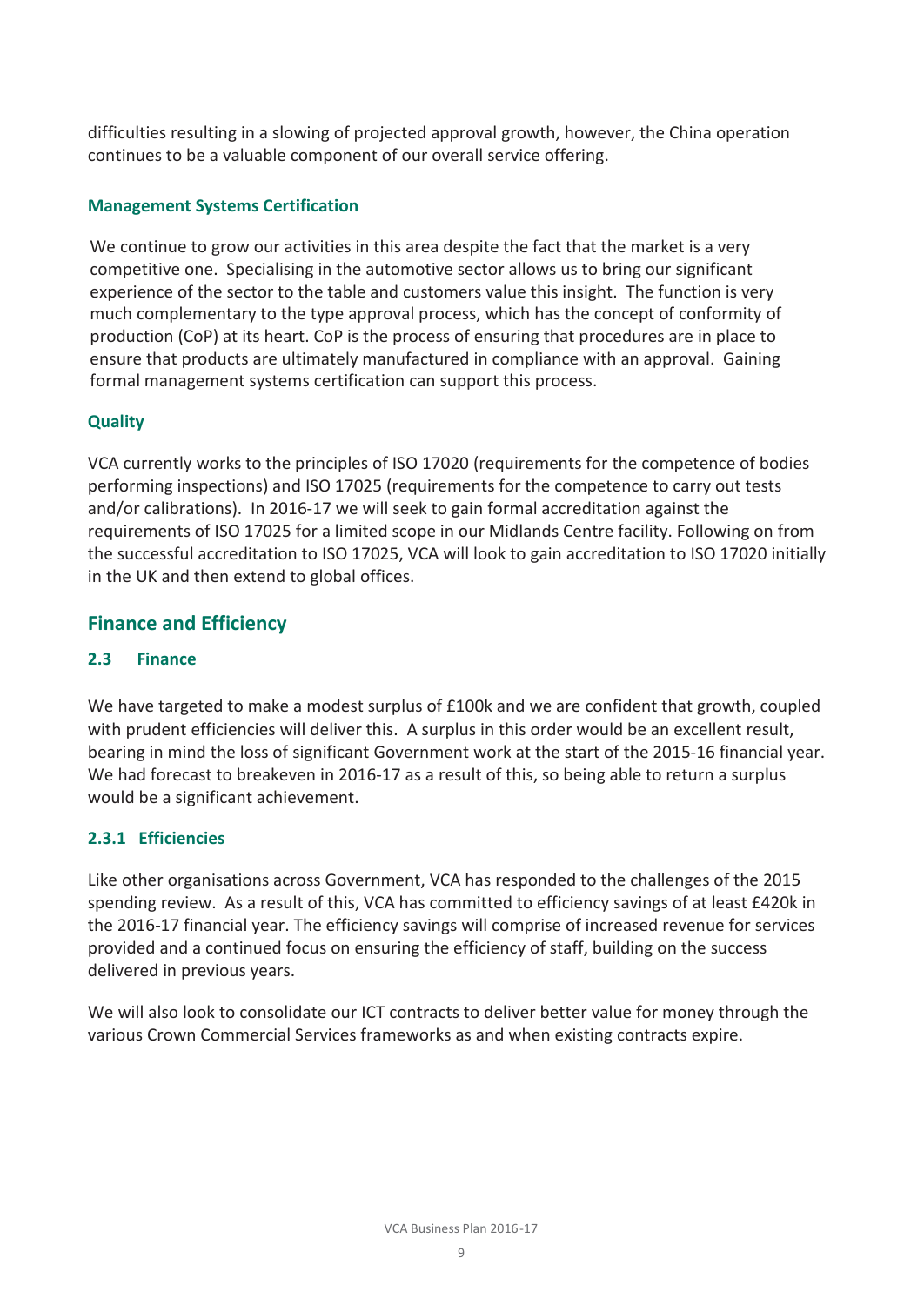#### **2.3.2 Workforce**

The FTE staff figure for 2016-17 will not exceed 213. The slight increase over 2015-16 recognises the need to grow frontline staff to meet the current and projected workload. A lot of work has been done to ensure that staff work as efficiently as possible but ultimately income is projected to increase by the end of 2016-17. For an organisation that essentially charges for staff time, this increase equates to higher numbers of frontline staff.

However, there are no projected increases in back office functions and we will continue to work on improving efficiency across the organisation to ensure that we align ourselves as much as possible with best practice across the Department for Transport.

Over recent years we have made significant inroads into reducing the average number of working days lost to sickness. In 2014-15 we managed to return to the agreed target level of 7.5 days and in 2015-16 the figure was closer to 5 days against a target of 7. Working environment and wellbeing continue to be high on the agenda of the organisation and this will no doubt be a contributing factor to the improvements made.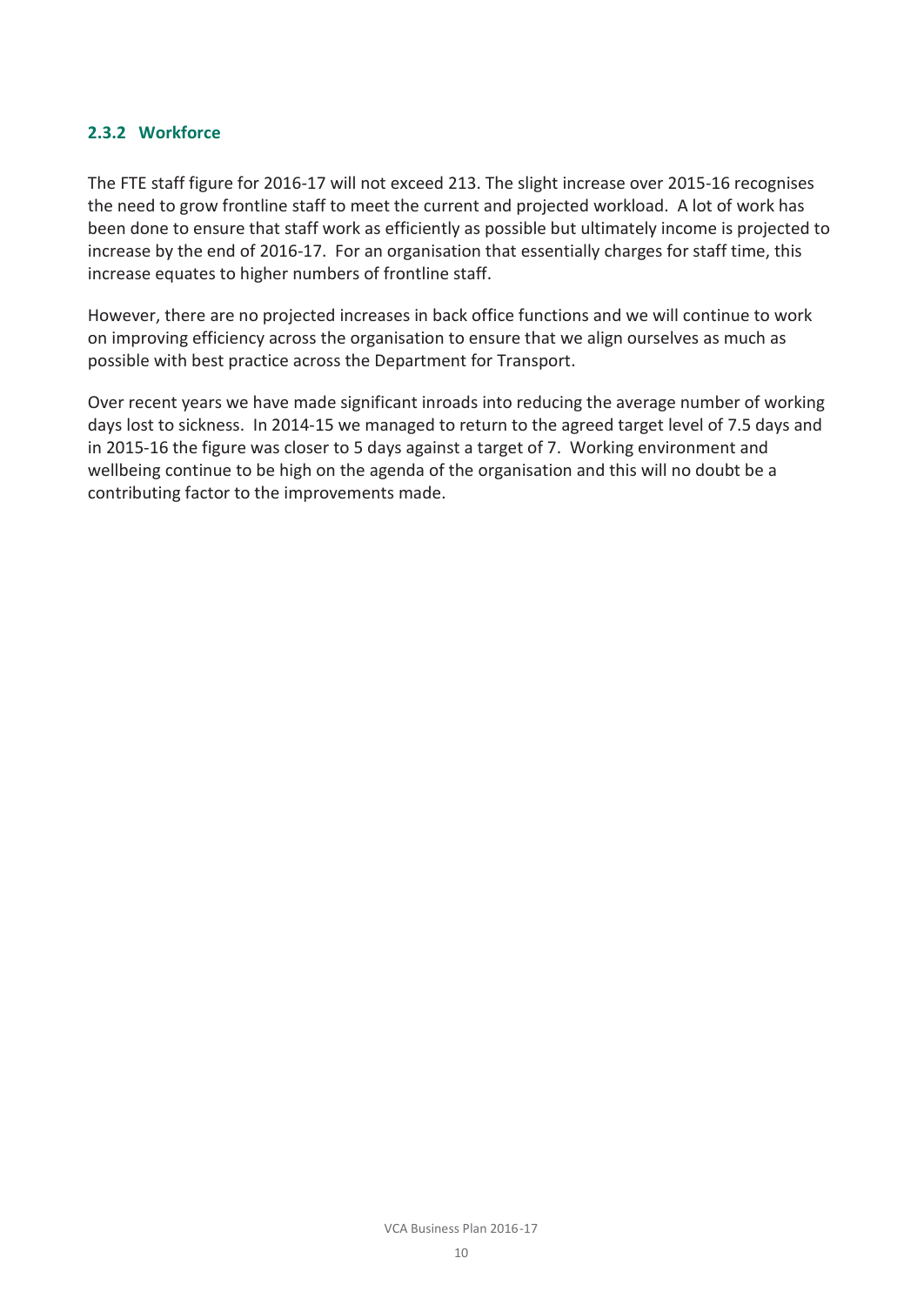### **2.4 2015-16 Key Performance Measures**

| <b>Category</b>           | <b>VCA measure</b>                                                                                                                                                                                                                                                                                                                                                                                                                                                                                                                            | In 2016/17                             |
|---------------------------|-----------------------------------------------------------------------------------------------------------------------------------------------------------------------------------------------------------------------------------------------------------------------------------------------------------------------------------------------------------------------------------------------------------------------------------------------------------------------------------------------------------------------------------------------|----------------------------------------|
| 1. Changing our<br>agency | 1.1 Actively progress the Government ICT and Digital strategies by<br>using ICT to commence delivery of a wide ranging programme of<br>change, including:<br>moving key business application services from on-<br>premise to the Cloud<br>reviewing the end-to-end Type Approval processes and<br>$\bullet$<br>delivering digital applications that fully integrate with<br>back office functions and are compliant with GDS<br>standards<br>establishing opportunities for service and data sharing<br>$\bullet$<br>with the wider DfT group | 31/12/2016<br>31/03/2017<br>30/06/2016 |
|                           | 1.2 Agree an implementation plan with the Motoring Services Board to<br>take forward the recommendations of the Motoring Services Strategy<br>Consultation; and to respond to the Government's Emissions Test<br>Programme and the UK Policy development on emissions testing.                                                                                                                                                                                                                                                                | 30/09/2016                             |
|                           | 1.3 Transition VCA branding to DfT/Government formatting across the<br>Agency.                                                                                                                                                                                                                                                                                                                                                                                                                                                                | 31/12/2016                             |
| 2. Our services           | 2.1 Type Approval certificates issued within 10 working days of the<br>completion of technical clearance.                                                                                                                                                                                                                                                                                                                                                                                                                                     | 88%                                    |
|                           | 2.2 Audited test reports deemed to have no critical defects.                                                                                                                                                                                                                                                                                                                                                                                                                                                                                  | 99%                                    |
|                           | 2.3 100% of new Type Approval clients that do not hold a suitably<br>accredited ISO 9001/TS16949 certificate, or a suitable compliance<br>statement shall be subject to a Conformity of Production audit prior to<br>TA issue.                                                                                                                                                                                                                                                                                                                | 100%                                   |
|                           | 100% of existing type approval clients that do not hold a suitably<br>accredited ISO 9001/TS1 6949 certificate will be subject to ongoing<br>surveillance audits, the frequency of these audits will be in accordance<br>with VCA risk based process.                                                                                                                                                                                                                                                                                         |                                        |
|                           | For type approval clients that do hold a suitably accredited ISO<br>9001/TS1 6949 certificate, the status of these clients will be reviewed<br>for ongoing conformity of production over the normal cycle of<br>certification, typically 3 years.                                                                                                                                                                                                                                                                                             |                                        |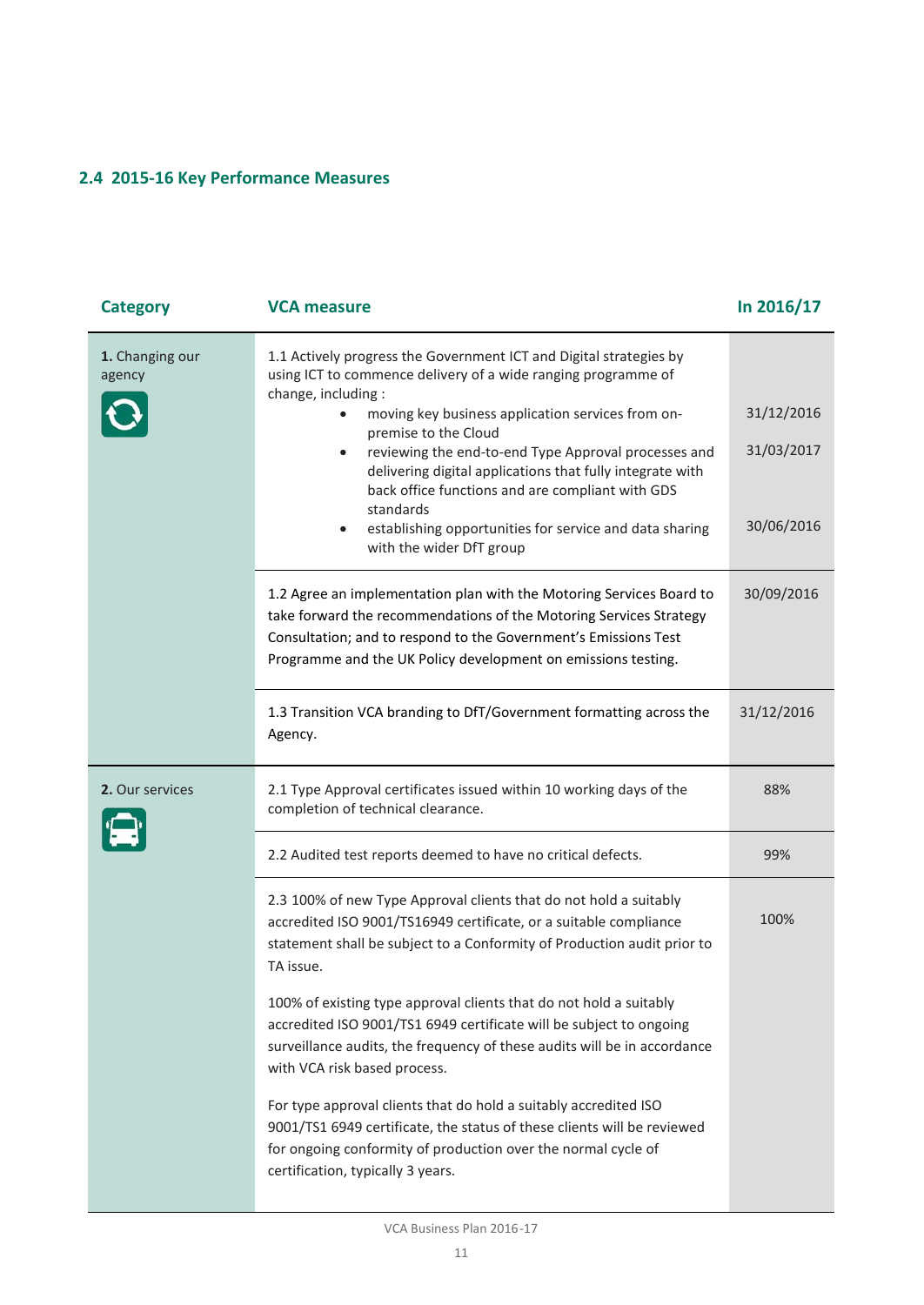|                                  | For VCA Type Approvals, where evidence of a failure to control<br>conformity of production is identified, VCA will in all cases commence<br>an investigation within 10 working days. |                                |
|----------------------------------|--------------------------------------------------------------------------------------------------------------------------------------------------------------------------------------|--------------------------------|
|                                  | 2.4 Maintain the customer satisfaction survey score, if possible<br>improve over the current levels                                                                                  | 90%                            |
| 3. Meeting customer<br>needs     | 3.1 Prompt payment - Payment of invoices within 5 working days.                                                                                                                      | 80%                            |
|                                  | 3.2 Freedom of Information - Provide a response within 20 working<br>days.                                                                                                           | 93%                            |
|                                  | 3.3 Parliamentary Questions - Provide a response by the due date.                                                                                                                    | 100%                           |
|                                  | 3.4 Other Parliamentary Correspondence - Provide a response within<br>7 working Days.                                                                                                | 100%                           |
|                                  | 3.6 Official Correspondence - Provide a response within 20 working<br>days.                                                                                                          | 80%                            |
| 4. Financial<br>responsibilities | 4.1 Agency Finance - Deliver financial performance in line with the<br>2016-17 Business Plan.                                                                                        | £100k<br>Surplus<br>31/03/2017 |
|                                  | 4.2 Workforce - FTE staff numbers as at 31st March 2017 will not<br>exceed 213.                                                                                                      | <b>213 FTE</b>                 |
|                                  | 4.3 Sick Absence - Ensure average number of working days lost to<br>sickness absence does not exceed 7 days per FTE.                                                                 | 7 Days                         |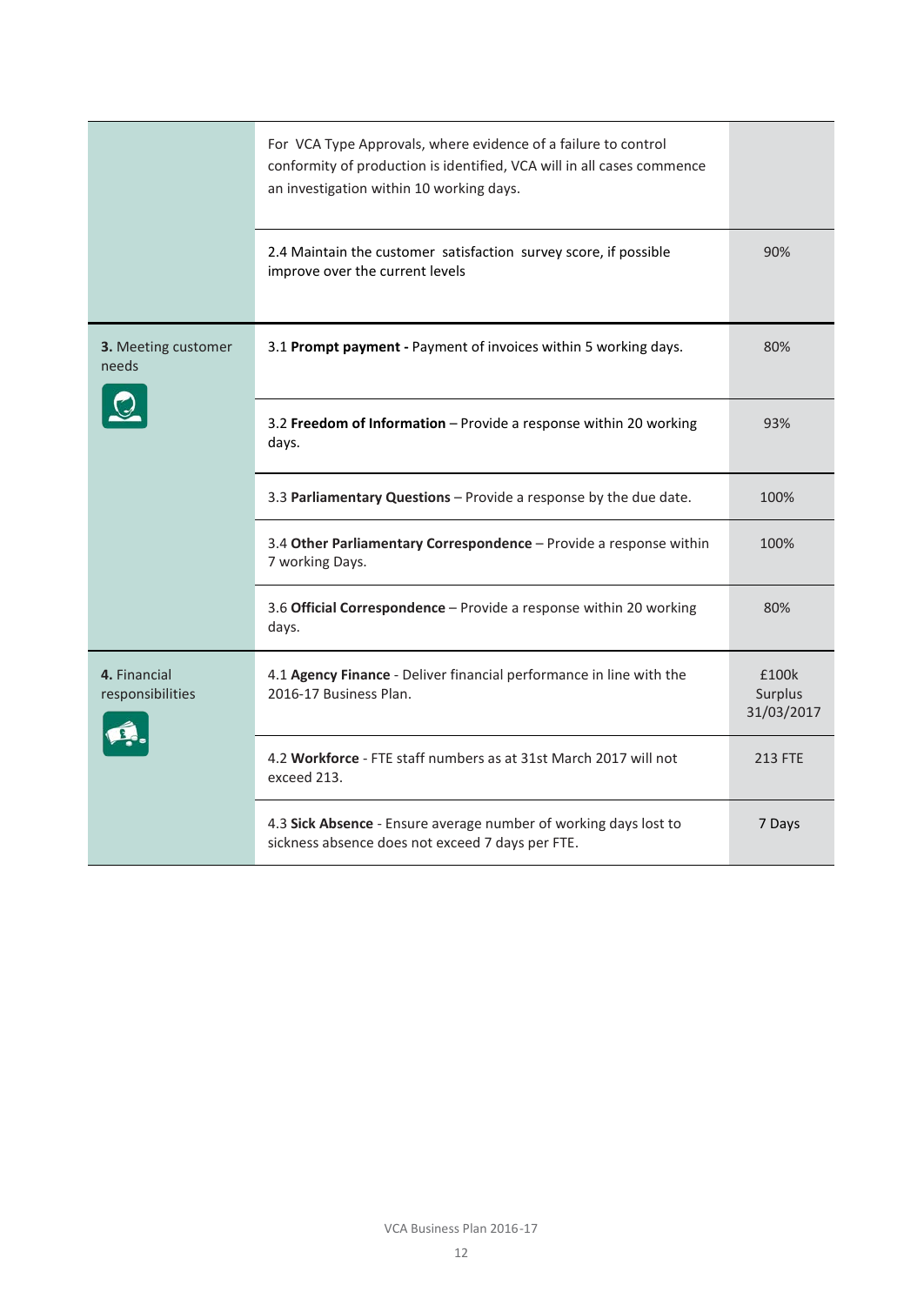## **DELIVERING THE PLAN**



### **3.1 Human Resources**

VCA Human Resources (HR) will continue to provide people processes, aligned to wider Government HR strategy and underpinned by the Civil Service core values.

To meet the various challenges that we face, we need staff who have the right skills and capabilities at the right time. To achieve this we will continue to develop our skills and expertise to strengthen our own capability in areas such as leadership, people management, project delivery and digital to successfully deliver the Government's challenging transport agenda. Our goal is to develop strong, capable and effective line managers and grow leaders who can effectively lead the organisation through change.

We will support a learning culture where everyone has fair and equal access to the right development opportunities and invest into the Agency's succession planning to develop and equip all our people with the knowledge, skills and behaviours to effectively perform in their roles, both now and in the future. We would like our people to be in control of fulfilling their own potential, able to shape their opportunities and drive their personal learning and development.

#### **3.2 During 2016-17 we will:**

Continue our successful graduate development programme, recruiting high calibre engineering graduates, and training them through the Institution of Mechanical Engineers accredited Monitored Professional Development Scheme (MPDS), supporting a fast track route to becoming Chartered Engineers.

Develop an apprenticeship initiative involving both internal and external stakeholders as part of a wider DfT scheme. We will evaluate suitability of each vacant role for the apprenticeship scheme, before advertising it for a wider audience. We will work closely with each apprentice to provide them with the best workplace experience and the finest skills set to secure their long term career in the Agency.

In recent years, the VCA has seen an increase in the average number of working days lost to sickness. However, in 2015-16 the number of days lost has reduced significantly. We anticipate maintaining low absence levels and we are confident that we can provide an excellent working environment for our staff, where they are fully supported to deliver first class services to our customers.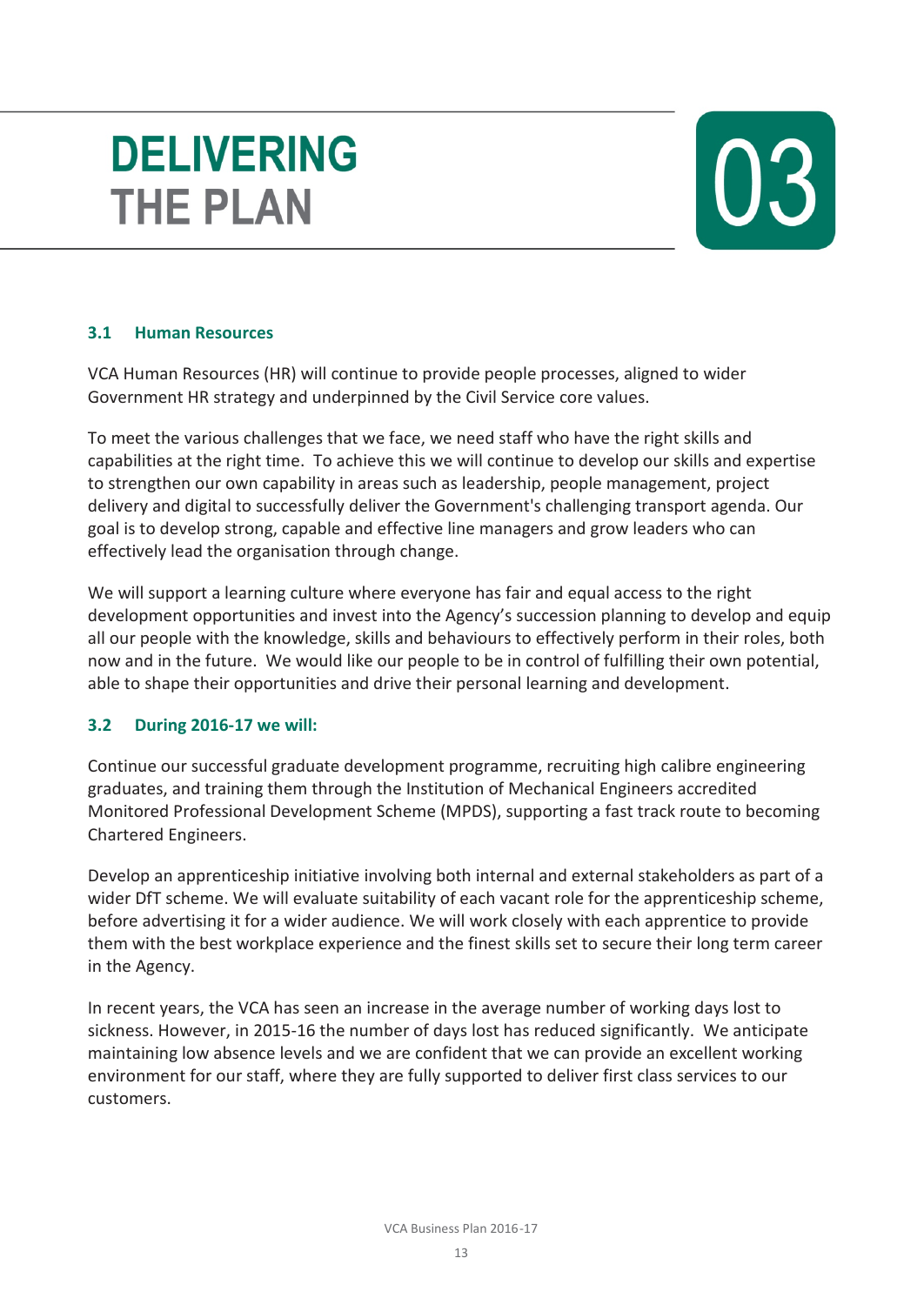#### **3.3 Diversity**

VCA values and utilises the potential and strengths of all staff in the Agency by treating people as individuals, embracing variety, rejecting prejudice and accommodating changes in working patterns. VCA believes that using a flexible people management approach motivates staff and creates an environment that enables all members of the Agency to be productive.

VCA's Diversity Champion will provide leadership on diversity and inclusion across the whole of the VCA, in particular work to:

Tackle barriers to progression within the organisation for members of under-represented groups;

Address the gender imbalance between junior and senior roles across the organisation;

Harness the cultural diversity of VCA's overseas offices to foster an inclusive environment that is respectful and positive in its partnerships with diverse cultures.

#### **3.4 Estates**

VCA leases its headquarters building in Bristol, land at the HORIBA/Mira site for the Midlands Centre as well as an office for the Dangerous Goods activities in Leatherhead, adjacent to testing facilities. The overseas offices are all leased.

The lease on the headquarters building in Bristol has been extended for a further five years with a three year lease break. We will refurbish the HQ offices to a achieve safe, secure and user friendly environment, which will also enable us to move towards achieving our sustainability targets.

We will continue working with the DfT to explore potential sites that are suitable for our longterm business requirements, and align with the Government Property Services Strategy to support Ministerial targets relating to vacating leased premises.

#### **3.5 Digital Service Delivery**

During 2016/17 we will look to augment our existing online services, improving customer service and building on efficiencies. We will:

- Move key application services from on premise to the Cloud;
- Conduct an end to end review of the type approval process to establish if existing services can be enhanced by digital applications; and
- Collaborate with the wider DfT group to establish the potential for service and data sharing.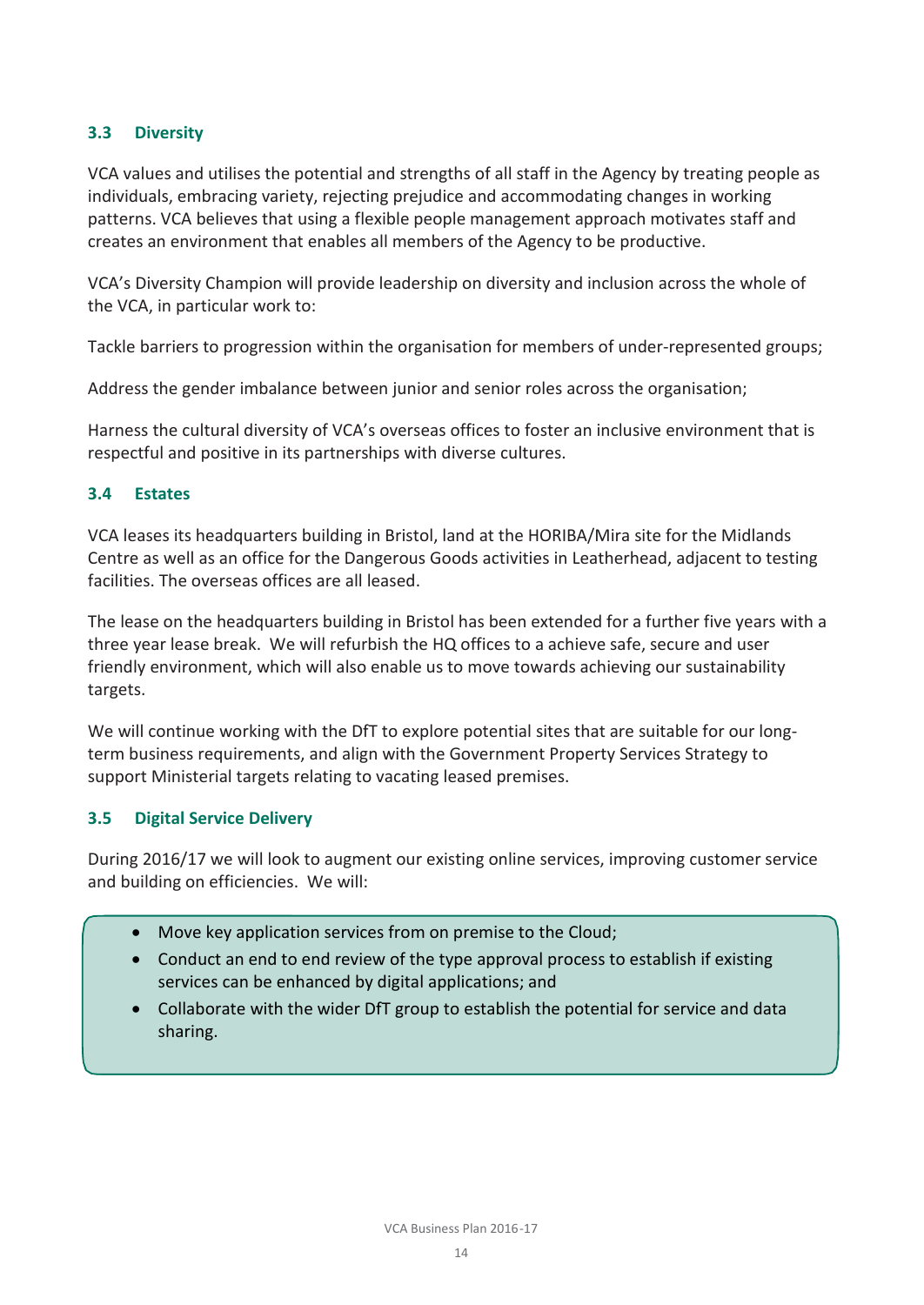#### **3.6 Information Services**

The ICT function within VCA provides infrastructure support, Help Desk services and IT Security. Plans for 2016/17 are ambitious and include:

- Supporting the key deliverables outlined above;
- Development and implementation of an overarching strategy to ensure that there is a robust infrastructure in place to support the organisation going forward, unifying platforms where possible;
- Building on existing efficiencies by consolidating support contracts and suppliers;
- Continuing to provide Information Assurance to VCA and DfT Senior Information Risk Officers;
- Improving support for mobile working; and
- Supporting the complete rollout of an Enterprise Content Management system across the organisation.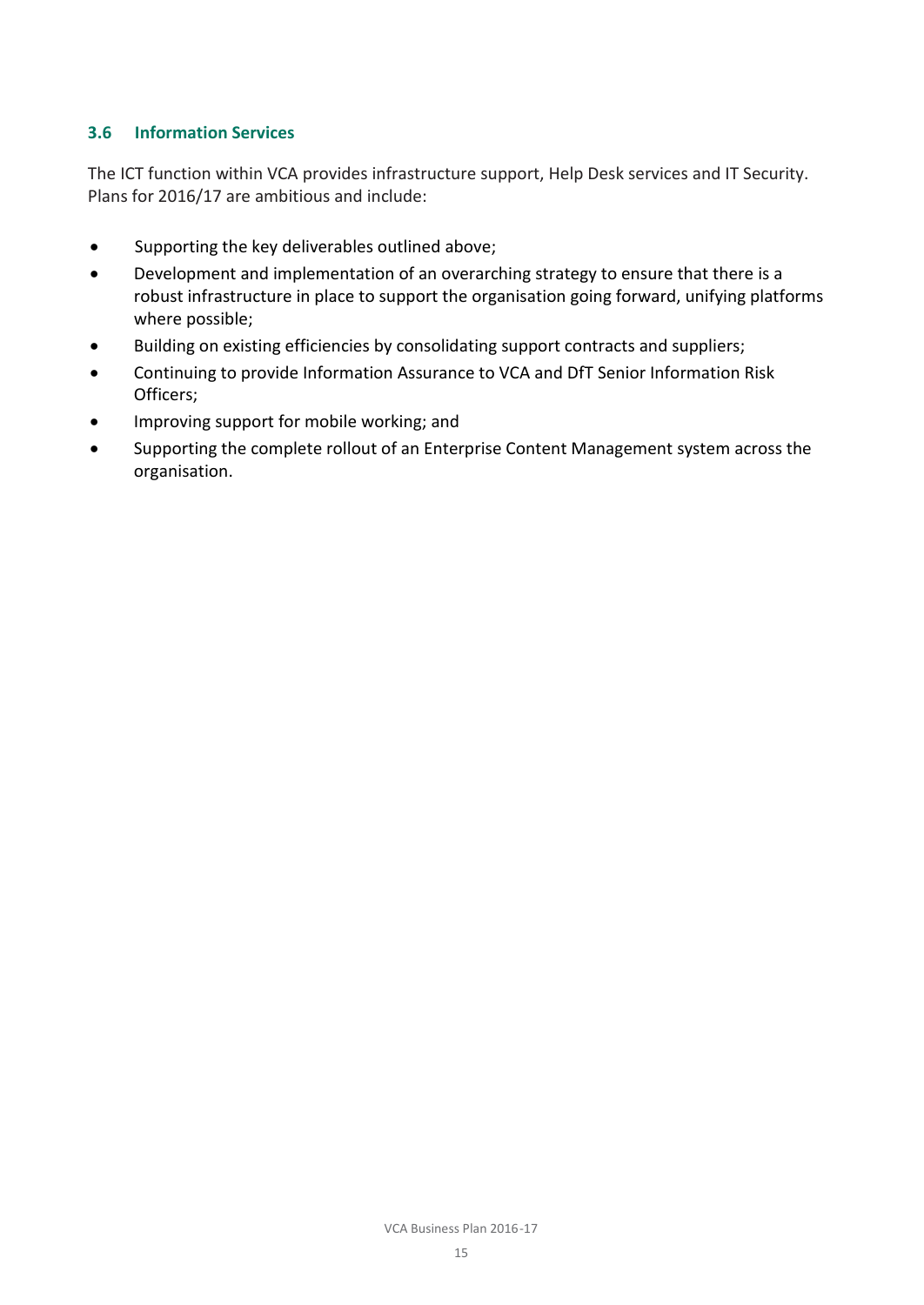# **ANNEX**



| <b>Financial forecast</b>                    | <b>Forecast Outturn</b><br>2015-16<br>£ '000 | <b>Business Plan</b><br>2016-17<br>£ '000 |
|----------------------------------------------|----------------------------------------------|-------------------------------------------|
| Statutory fee income                         | 14,729                                       | 15,373                                    |
| Commercial fee income                        | 2,000                                        | 2,100                                     |
| Other income                                 | 1,995                                        | 1,687                                     |
| <b>Total income</b>                          | 18,724                                       | 19,160                                    |
| Staff costs                                  | (9, 312)                                     | (9,802)                                   |
| Travel & Subsidence                          | (1,508)                                      | (1,571)                                   |
| Agents fees                                  | (4, 543)                                     | (4,890)                                   |
| ICT charges                                  | (803)                                        | (809)                                     |
| Accommodation                                | (725)                                        | (707)                                     |
| <b>Consultancy and Professional Services</b> | (200)                                        | (307)                                     |
| Postage and printing                         | (84)                                         | (79)                                      |
| Depreciation                                 | (463)                                        | (463)                                     |
| Other costs                                  | (685)                                        | (432)                                     |
| <b>Total expenditure</b>                     | (18, 323)                                    | (19,060)                                  |
| <b>Net Operating (cost)</b>                  | 401                                          | 100                                       |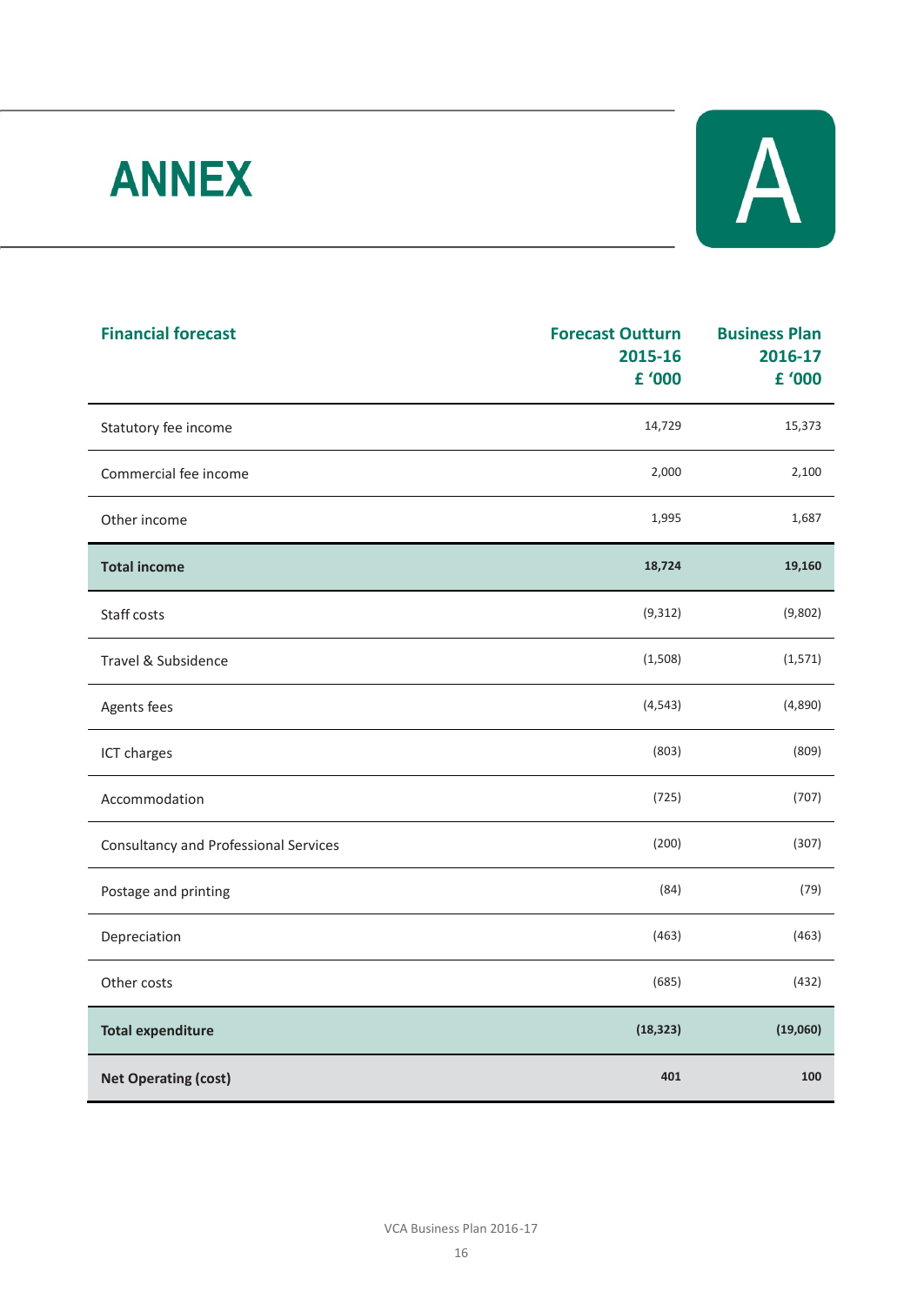# **ANNEX**



#### **Volume forecast**

| <b>Transaction</b><br>description                         |                                                                                                                           | <b>Forecast</b><br>outturn<br>2014-15 | <b>Forecast</b><br>outturn<br>2015-16 |
|-----------------------------------------------------------|---------------------------------------------------------------------------------------------------------------------------|---------------------------------------|---------------------------------------|
| <b>Type Approval</b>                                      | Whole Vehicle Type Approval<br>Certificates/Test Reports issued.                                                          | 1,601                                 | 2,300                                 |
|                                                           | Systems and Components Type<br>Approval Certificates/Test reports<br>issued.                                              | 11,243                                | 20,500                                |
|                                                           | <b>Commission Notice Applications</b><br>processed.                                                                       | 3,330                                 | 6,400                                 |
| <b>Technical Support</b><br>to the Automotive<br>Industry | Average number of technical<br>questions per month from internal<br>and external customers -                              | 55                                    | 50                                    |
|                                                           | Through the VISTA information<br>system, VCA supports industry in<br>keeping up to date with legislative<br>requirements- |                                       |                                       |
|                                                           | Documents published in VISTA -                                                                                            | 100                                   | 224                                   |
|                                                           | Pages authored in VISTA -                                                                                                 | 4,664                                 | 3,366                                 |